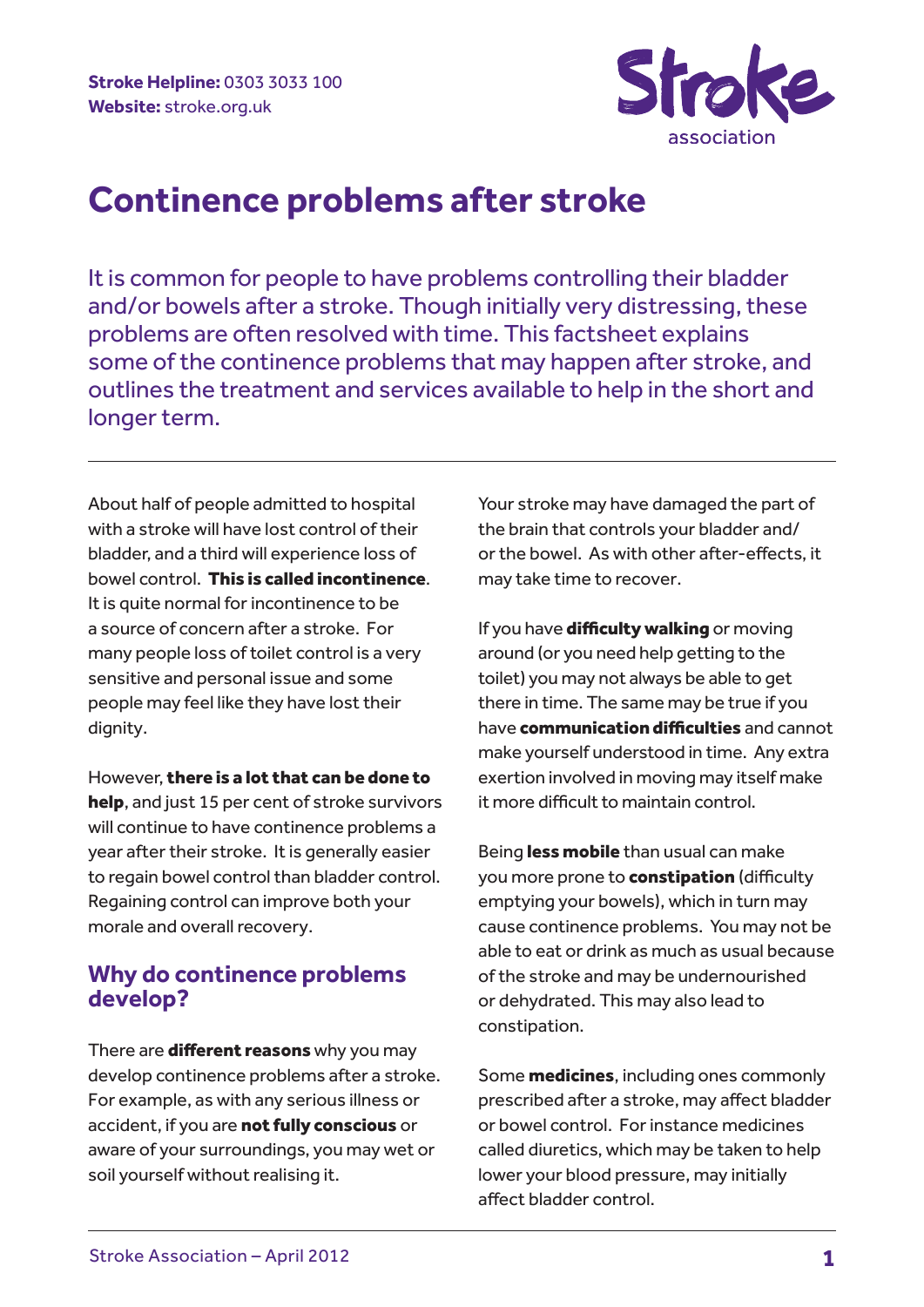You may already have had mild continence problems before your stroke, which are likely to be made worse by any lengthy period in bed. Urine retention (being unable to empty your bladder completely) may cause your bladder to swell painfully. It is also more likely that you will suffer **bladder infections** during any period of inactivity, and these can cause temporary incontinence.

## **Which continence problems can occur after stroke?**

There are many different types of continence problems that can occur (sometimes in combination) as a result of stroke. These include:

- Frequency needing to pass urine more often
- Urgency feeling a sudden, urgent and uncontrollable need to pass urine. This is due to bladder spasm or contractions. Often there is no time to get to the toilet, so you may have an accident
- Nocturnal incontinence wetting the bed while asleep
- Functional incontinence caused when the physical effects of a stroke impede mobility or make it difficult to unfasten clothes in time to use the toilet
- Stress incontinence small amounts of urinary leakage on coughing, sneezing or laughing. This usually happens because the muscles in the pelvic floor or urethral sphincter are weak or damaged.
- Reflex incontinence passing urine without realising it. This happens when a stroke has affected the part of the

brain that senses and controls bladder movement

• Overflow incontinence – where the bladder leaks due to being too full. This can be due to a loss of feeling in your bladder, or difficulty in emptying your bladder effectively (urine retention)

### **Bowel problems**

- Faecal incontinence or uncontrolled bowel movement. This can be caused by damage to the part of the brain controlling the bowel, not being able to get to the toilet in time, diarrhoea or constipation.
- Constipation with overflow large stools can get stuck and block the bowel. Liquid stools above the blockage can flow around it causing watery stools to leak.
- Faecal impaction dry and hardened stools collect in the rectum, they can press on your bladder and make any problems you have with emptying your bladder worse.

# **Initial care after stroke**

Until you are well enough to start actively regaining control of your bladder or bowel, you may need to wear incontinence pads. These should be changed rapidly by the nursing staff if they become soiled.

If you have good bladder and bowel function but are unable to indicate when you need the toilet, the nurses may offer you the toilet or commode every two hours or so. While you are in bed, you may be transferred to the commode using a hoist, or offered a bottle or sheath urinal (designed for men) or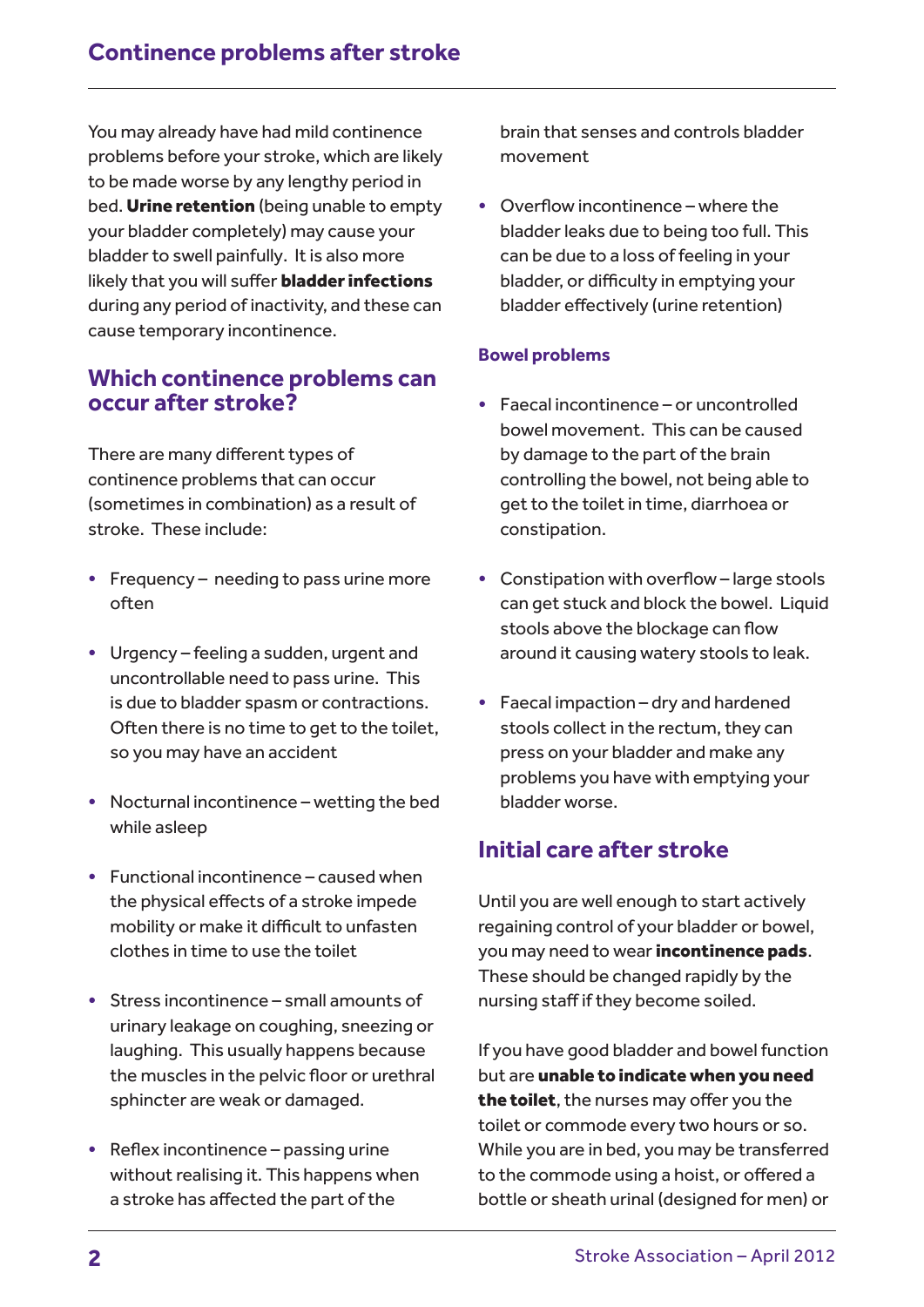a bedpan (for women). If your bladder is not emptying completely, then a catheter may be used to empty it. This involves gently inserting a fine tube to drain urine from the bladder into a bag. This may need to be done several times a day (intermittent catheterisation) to keep you comfortable and reduce the risk of developing a urinary tract infection (UTI).

If you develop soreness through skin contact with your urine, or the catheterisation causes discomfort, an indwelling (or semi-permanent) catheter may be used.

Faecal containment bags are used in intensive care, but you are more likely to wear pads if you are on a stroke unit. Good hygiene and skin care are therefore important to protect your skin from damage.

### **Assessment**

If you stay in hospital after your stroke, in the second week or so, your medical team will carry out an assessment to establish the nature and cause of your difficulties and devise an effective treatment programme. The continence assessment may include:

- a medical history of any problems you had before the stroke and your current medication that could be affecting control
- a simple chart recording your fluid intake and output (by volume and frequency) over at least two days
- a urine sample analysis to rule out infections
- a chart recording bowel movements and consistency

• further tests ranging from a simple physical examination to bladder ultrasound scan, abdominal x-ray or specialist investigations to determine exactly how your bladder and bowel are working.

### **What are the treatments for bladder incontinence?**

Once the underlying cause of incontinence has been determined, suitable treatment will be offered. This may include:

- **Bladder training** which reduces urgency and frequency by gradually retraining your bladder to be less active and to hold more urine. This is done by making regular visits to the toilet, and gradually extending the time between visits until your bladder learns how to 'hold on'.
- Pelvic floor exercises help strengthen muscles so that they provide support. This will help improve bladder control and improve or stop leakage of urine.
- **Bladder stimulation** vibrating devices are sometimes effective where there is difficulty in emptying the bladder.
- **Medication** may help to reduce urine production, urgency and frequency.
- Weight loss (if you are overweight) will often improve bladder control in the longer term.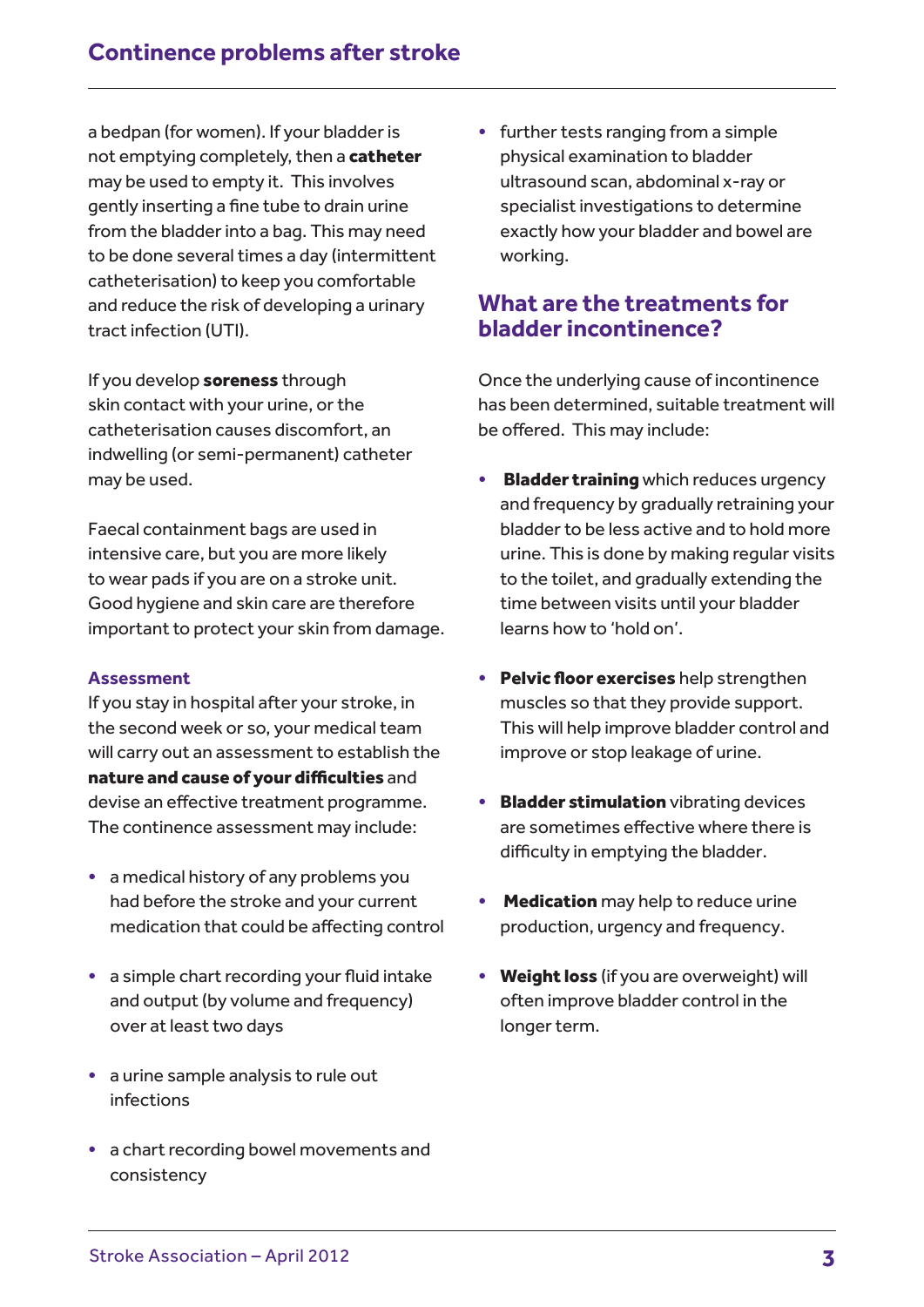## **What are the treatments for bowel incontinence?**

Treatment for bowel (faecal) incontinence may include:

- Bowel training through regular visits to the toilet (usually after meals, when the bowels are stimulated to move by a natural reflex). You also learn to delay bowel movements once on the toilet to improve your ability to 'hold on'.
- Medication to help reduce movement in the bowel or make the sphincter muscle tighter to avoid 'leakage'.
- Treatment for constipation using laxatives.
- A bowel regimen which uses medicine to make you constipated followed by an enema (putting liquid into your anus) to clear the bowel in a controlled way.
- Dietary changes such as eating more fibre if you have constipation and eating less fibre if you have diarrhoea.

# **Which professionals can help me?**

Your medical team will investigate and treat your continence problems. They should also train you in **managing your** (or your loved one's) continence problems and arrange for a supply of any necessary continence products before you are discharged from hospital.

### Community health and social care services

should arrange any ongoing support that you may need once you are back at home. If you are eligible to receive a regular supply of continence products through the NHS Continence Service, you should also receive a regular review of your needs in this respect (at least once a year). Eligibility varies throughout the UK. In Scotland, most Health Boards allocate supplies free of charge, but will limit the type of products that can be provided within their area.

Continence advisers are specialist nurses who are trained to help with incontinence. They can develop a plan that is tailored to your individual circumstances. Your local health centre, or the Bladder and Bowel Foundation (see Useful organisations) can provide details of your nearest continence clinic. Your GP can also advise you, though you do not need a GP referral for this service.

If you need further help, you may need to see a specialist consultant, such as a **urologist**, gastroenterologist, gynaecologist or geriatrician. A doctor's referral will be needed for this.

Physiotherapists provide training and exercises to improve mobility. They can show you how best to move from your bed or chair to a commode or toilet, and teach you exercises to strengthen your pelvic floor muscles and improve bladder or bowel function. These are effective, though you may have to persevere for several months before you see results.

**Occupational therapists** help you regain your independence through activities to support your recovery. They can also help if your home needs to be adapted (for instance by having hand rails put up) or if any mobility equipment is needed to make it easier to use the toilet, such as walking aids or a wheelchair.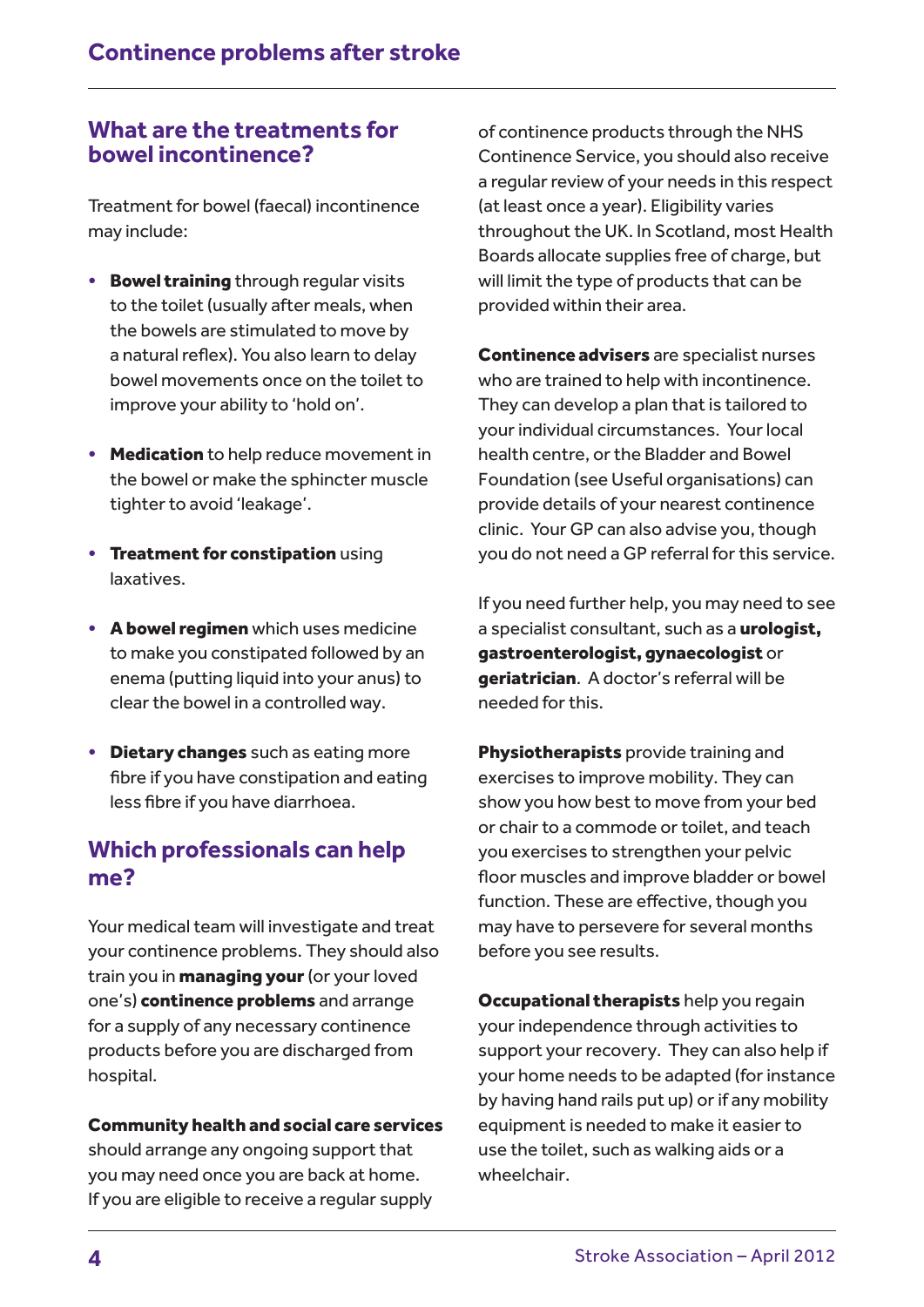Speech and language therapists can assess the right texture of food for you if you are having difficulty swallowing safely.

Dietitians can recommend a suitable well balanced diet and fluid intake, as well as any dietary changes that may help with continence problems.

Social workers can help with financial issues, such as obtaining benefits, and securing any grant you may be entitled to if you need to adapt your bathroom or build one downstairs. In some circumstances social services may help with bedding but this varies depending on where you live.

### **Living with ongoing incontinence**

While it does involve extra thought and effort, with good advice and preparation, incontinence can be managed discreetly as part of daily living.

There are various continence products available. These include high-absorbency pads and pull ups, with a built-in 'hydrophobic' layer for skin protection. Your GP or continence adviser will be able to tell you what is provided free of charge through your local NHS.

Absorbent, washable seat pads can be used to protect your furniture and are made in a range of colours. Mattress protectors and absorbent bed pads with tuck-in flaps (known as draw sheets) will reduce how often you need to change your bedding.

A commode is like a chair with a removable potty under the seat, and can be useful to have in the bedroom, especially at night. You may be able to obtain a commode through

your local social services. Otherwise they are available from specialist suppliers or to order from retailers such as Boots.

Practical measures like planning access to toilets, when you are out, and having a change of clothing and hygiene kit with you (which might include plastic bags for disposal or laundry, soap and flannel, antibacterial wet wipes and latex gloves) will help you manage in any situation.

The National Key Scheme (NKS), or Royal Association for Disability Rights (RADAR) Scheme, provides keys to public disabled toilets designed for wheelchair access. The scheme is available to people with disabilities or health conditions seriously affecting their continence. If you are eligible your council may provide a key free of charge. See 'Useful organisations' section.

A daily routine of regular visits to the toilet, and reducing the amount you drink before bed time, will help to avoid accidents. An alarm can be used to schedule a visit to the toilet during the night, or you may prefer to try a moisture alarm on your bed, which will sound when wetness is detected. This is designed to wake you up so that you can finish emptying your bladder in the toilet.

You may wish to wear a silent **vibrating** alarm watch, which can be set to give a discreet reminder at regular intervals. A silent alarm also has advantages at night time, if you wish to avoid disturbing others.

**Specialised products** such as catheters, anal plugs, urine drainage bags and appliances for men can be obtained on prescription from your GP. In Scotland pads are also available on prescription. Normal prescription charges and exemptions apply.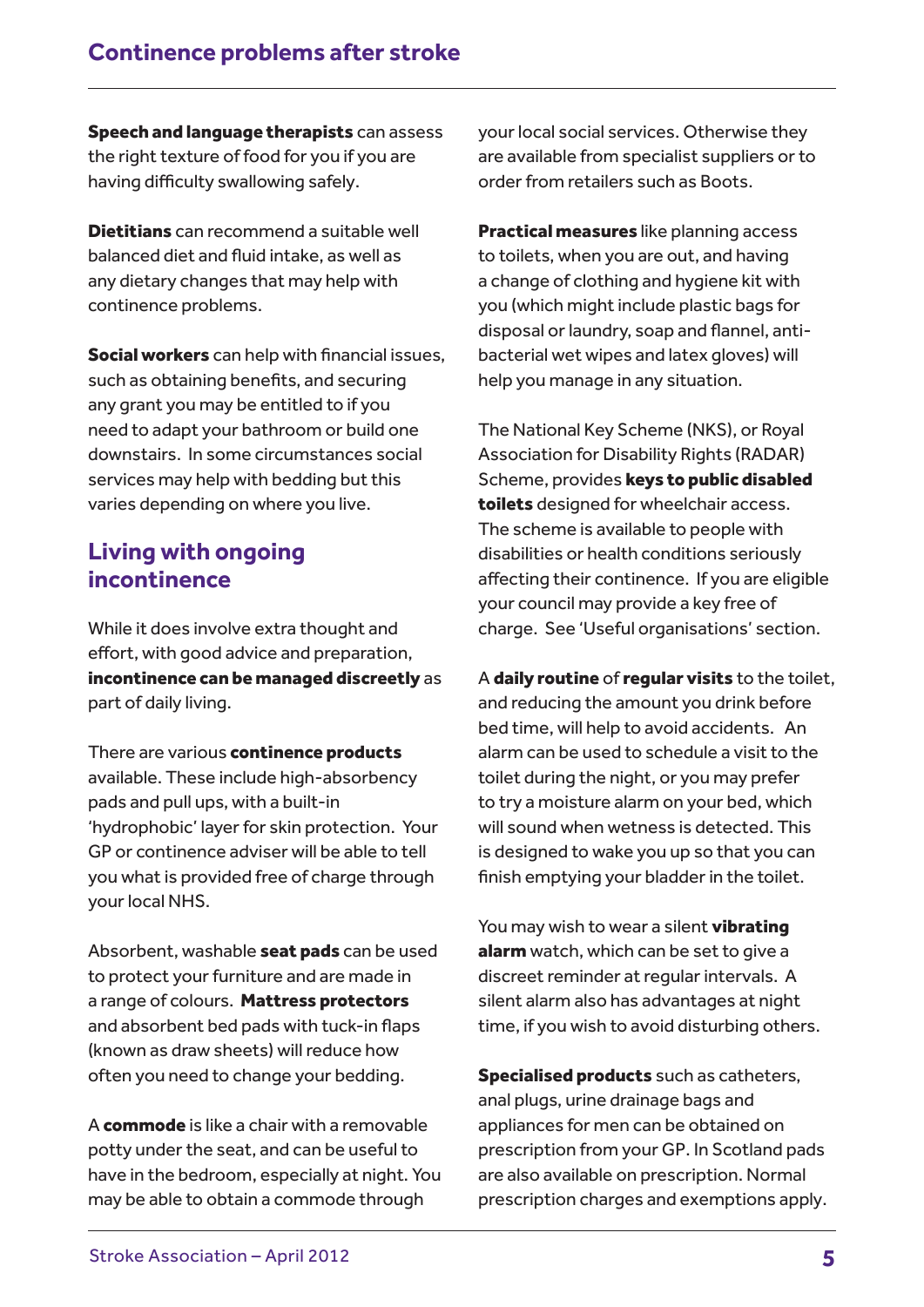Washable or disposable waterproof bed and seat covers are generally not provided by the NHS.

Products can also be purchased from some pharmacies and by mail order or online. If you buy products from a chemist or by mail order, they can give you a form to sign so you do not pay VAT. The moisture, friction and bacteria associated with incontinence can cause skin rashes and infection. **Careful hygiene** and skin care around the affected area are needed to avoid the risk of dermatitis (inflammation of the skin).

If your skin is badly affected, an 'indwelling' catheter, in which the bag is attached to the leg and worn under clothing, may be recommended, though this is generally used as a last resort. In some cases a supra-pubic catheter, where the catheter is inserted into the bladder through the abdomen wall, may prove a more convenient method of permanent drainage. Your continence adviser should be able to advise you in detail about these procedures.

# **Helping yourself**

- Adopt a routine (as outlined above) to help avoid accidents.
- Remember to follow all the tips and exercises your physiotherapist has given you – it takes time for the effects to show (and to be maintained).
- Drink plenty of fluids during the day – especially water. This will help to avoid infections of the bladder and also constipation. Try to have 6-8 glasses of fluid each day, and more if you have a catheter.
- Cut down on drinks which contain caffeine such as tea, coffee and cola, and alcoholic drinks, as they can irritate the bladder.
- Follow a balanced diet with plenty of fruits and vegetables. They contain valuable fibre, which helps bowel movements.
- Keep as active as you can. This will help stimulate the bowel to move regularly.
- Try to use the toilet as soon as you need to, and empty your bladder fully. This can also help to avoid infections.
- Wear clothes that are easier to unfasten, for example with Velcro or elasticated waistbands instead of buttons or fiddly fasteners.
- Take care of your skin by using mild soap or specialised products and take care to cleanse and dry thoroughly.
- Dispose of incontinence materials safely. Ensure that disposal bags are secure and leak-proof and use a bin with a lid.

# **If you are caring for someone**

You may feel 'out of your depth' when faced with incontinence, even if you are emotionally and physically strong. You and your loved one may well find it difficult to preserve their comfort and dignity while following a toileting routine, giving and receiving intimate care or dealing with soiled clothes and bed linen.

You may find it useful to **speak to a** specialist continence adviser or one of the organisations listed on page 7. They will be able to talk through your questions and concerns, help you to consider all of the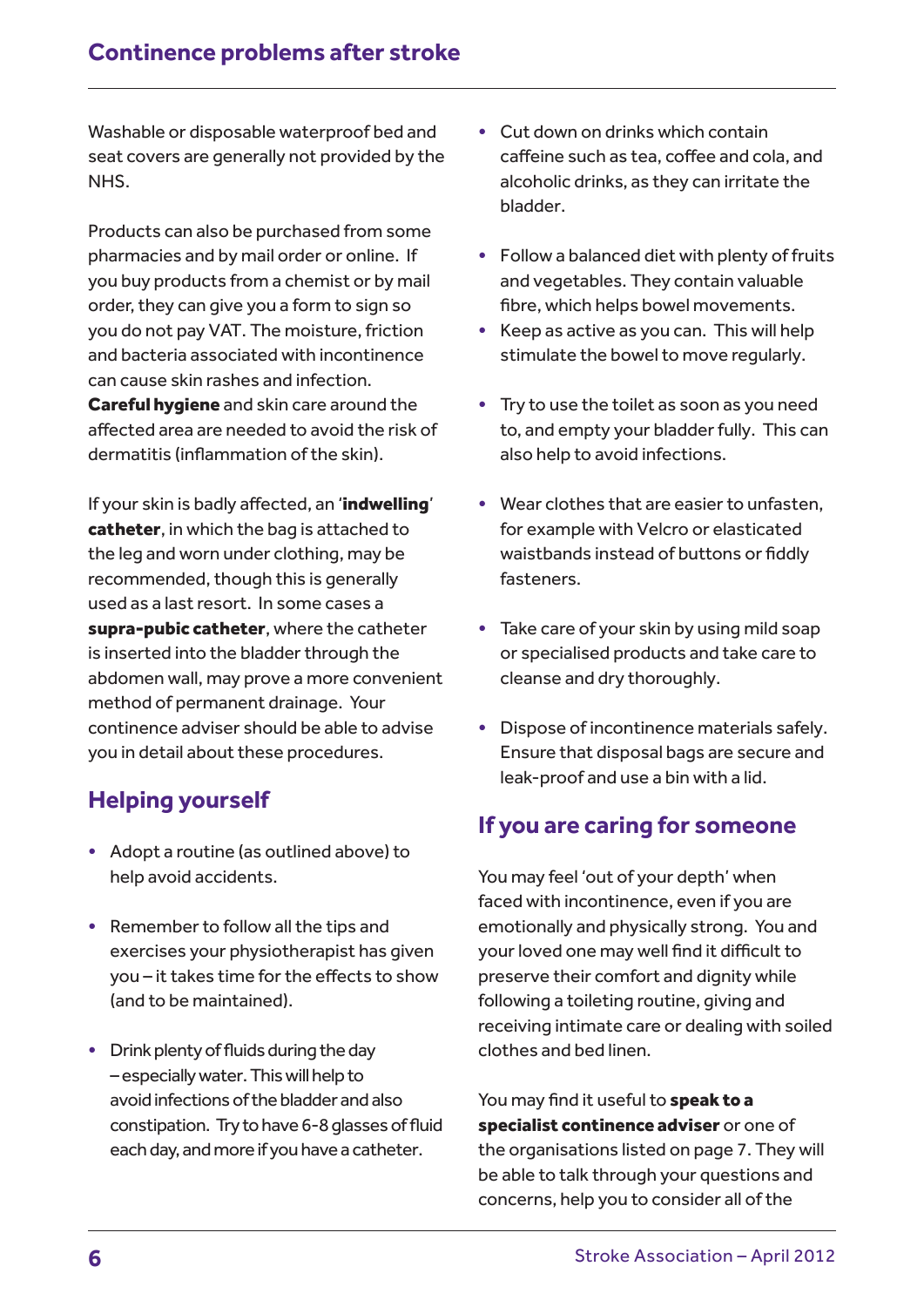options, and make practical arrangements for the longer term.

If you decide to take on caring for your loved one at home, then our factsheet *F4, Stroke: a carer's guide* will prove useful, and our Stroke Helpline can put you in contact with your local carer support services.

# **Useful organisations**

All organisations listed are UK-wide unless otherwise stated.

#### Stroke Association

Stroke Helpline: 0303 3033 100 Website: stroke.org.uk Email: info@stroke.org.uk Contact us for information about stroke, emotional support and details of local services and support groups.

### Age UK Incontinence

Tel: 0800 849 8032

Website: www.ageukincontinence.co.uk This continence advice and product ordering service is run as a business in association with Age UK. Sample packs of a wide range of products are available to order.

### Bladder and Bowel Foundation Nurse Helpline: 0845 345 0165

Email:

info@bladderandbowelfoundation.org Website:

www.bladderandbowelfoundation.org Offers information and support and a 'Just Can't Wait' toilet card (£5 or free to subscribers) for people with continence issues. Has a UK-wide Directory of NHS and private continence services.

#### British Red Cross

Tel: 0844 871 1111 Website: www.redcross.org.uk Local branches offer short-term loan of equipment such as commodes.

### DLF (Disabled Living Foundation)

Helpline: 0845 130 9177 Email: advice@dlf.org.uk Website: www.dlf.org.uk Provides free, impartial and authoritative advice about equipment and resources to help with all aspects of daily living.

### ERIC (Education and Resources for Improving Childhood Continence)

Helpline: 0845 370 8008 Website: www.eric.org.uk A national charity supporting children and young people, families and health professionals on childhood continence – bedwetting, daytime wetting, soiling and constipation, and potty training.

### PromoCon

Disabled Living Centre, Redbank House, 4 St Chad's Street, Manchester M8 8QA Helpline: 0161 607 8200 Email: info@disabledliving.co.uk Website: www.disabledliving.co.uk/ promocon Offers a national display of continence products, a helpline and individual continence assessments.

### Disability Rights UK

Tel: 020 7250 8181

Email: enquiries@disabilityrightsuk.org Website: www.disabilityrightsuk.org Co-ordinates the National Key Scheme for wheelchair accessible toilets, supplying keys and a directory of over 8,000 toilets fitted with a RADAR lock at nominal cost.